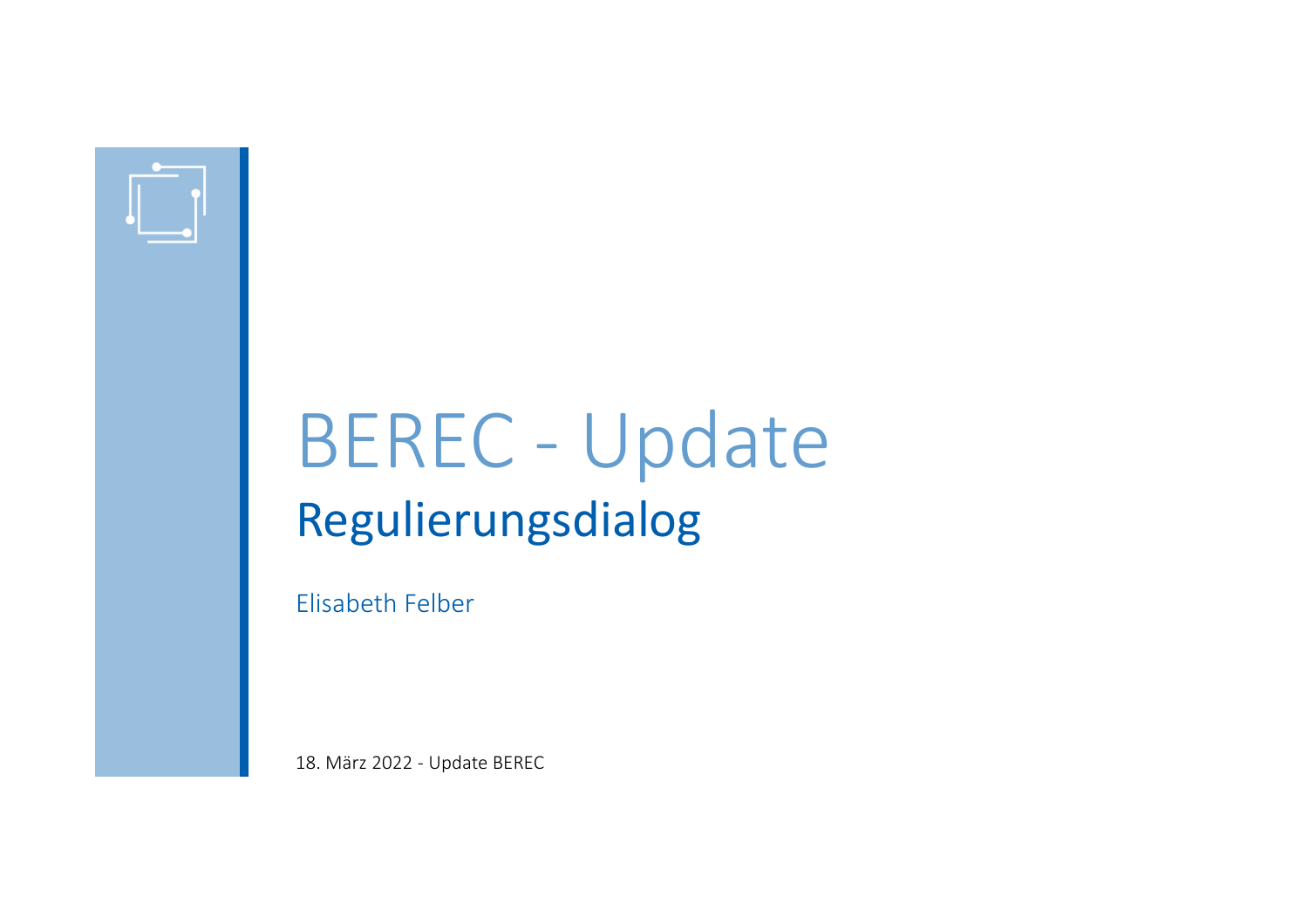

# Arbeitsprogramm 2022Kurzer Überblick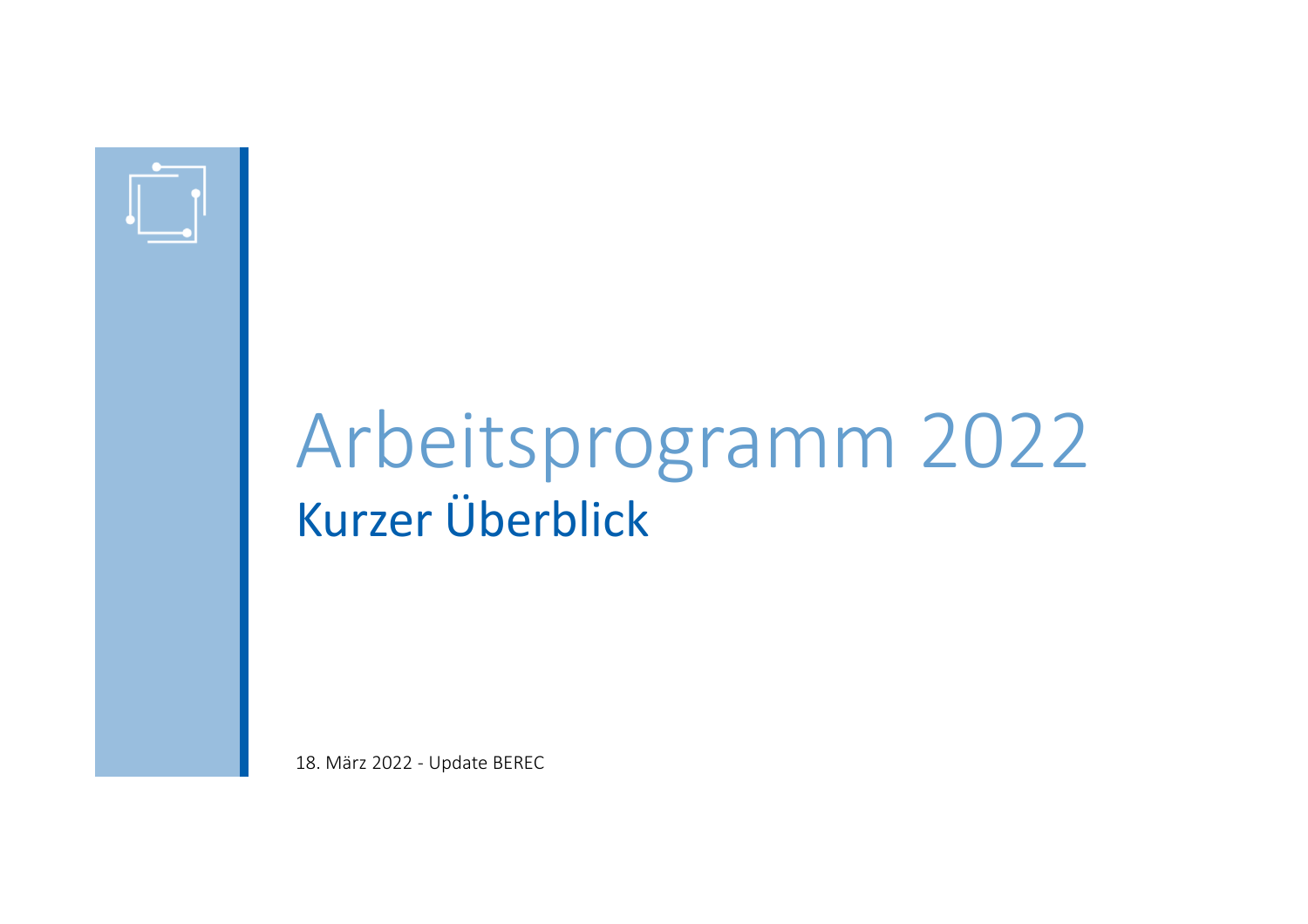

### BEREC "Miniboard 2022"

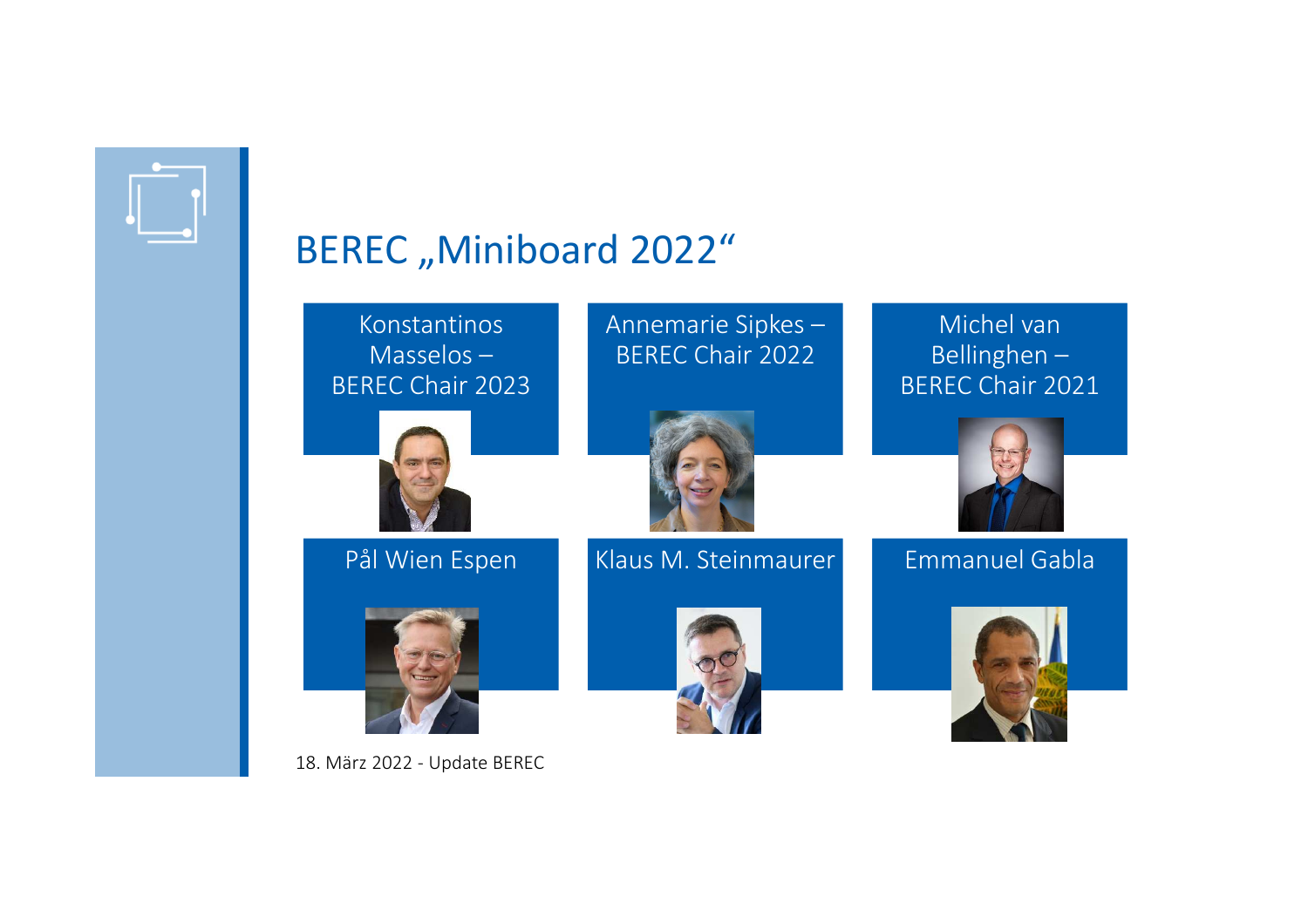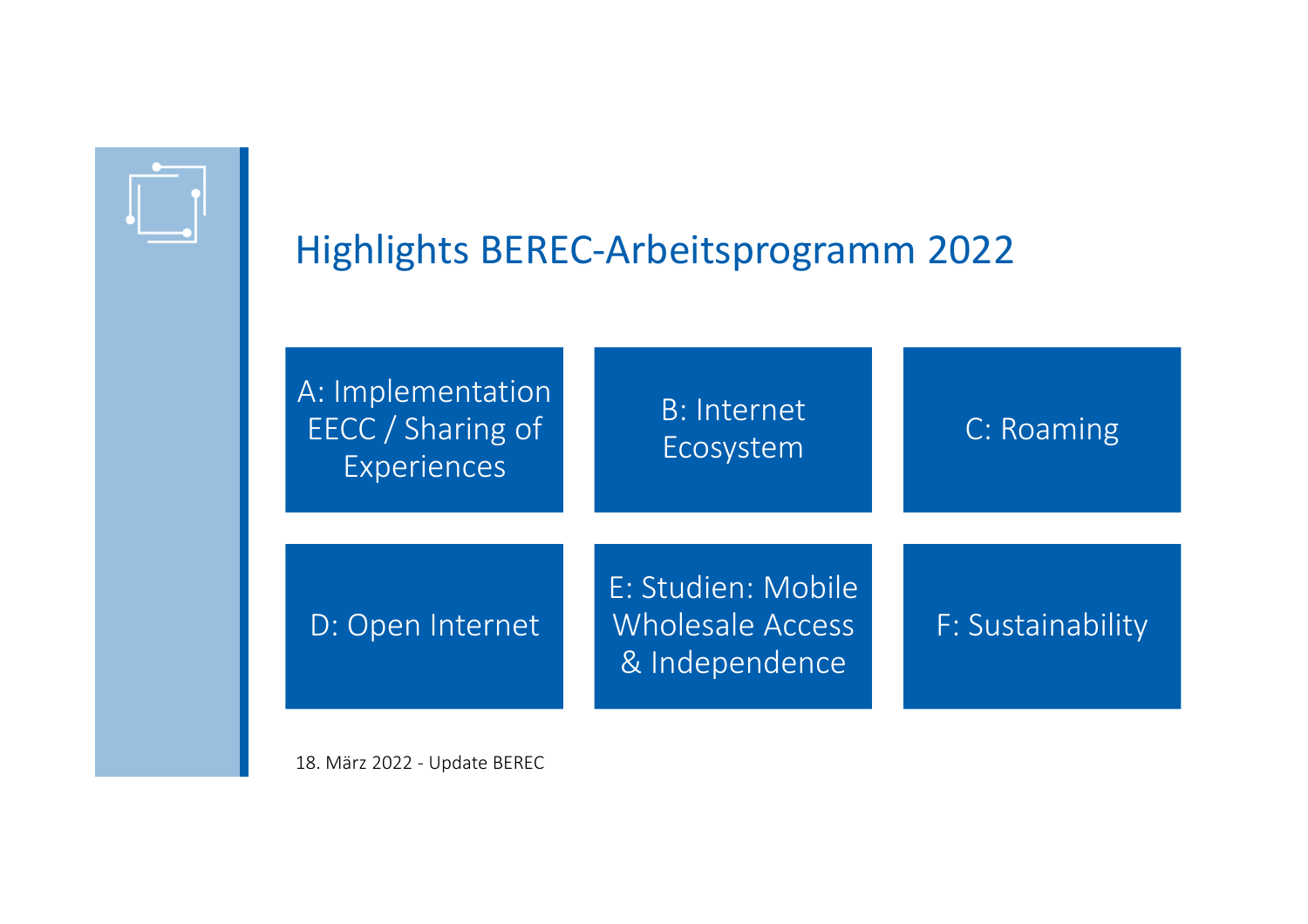

# 1. BEREC Plenum 2022Was wurde beschlossen?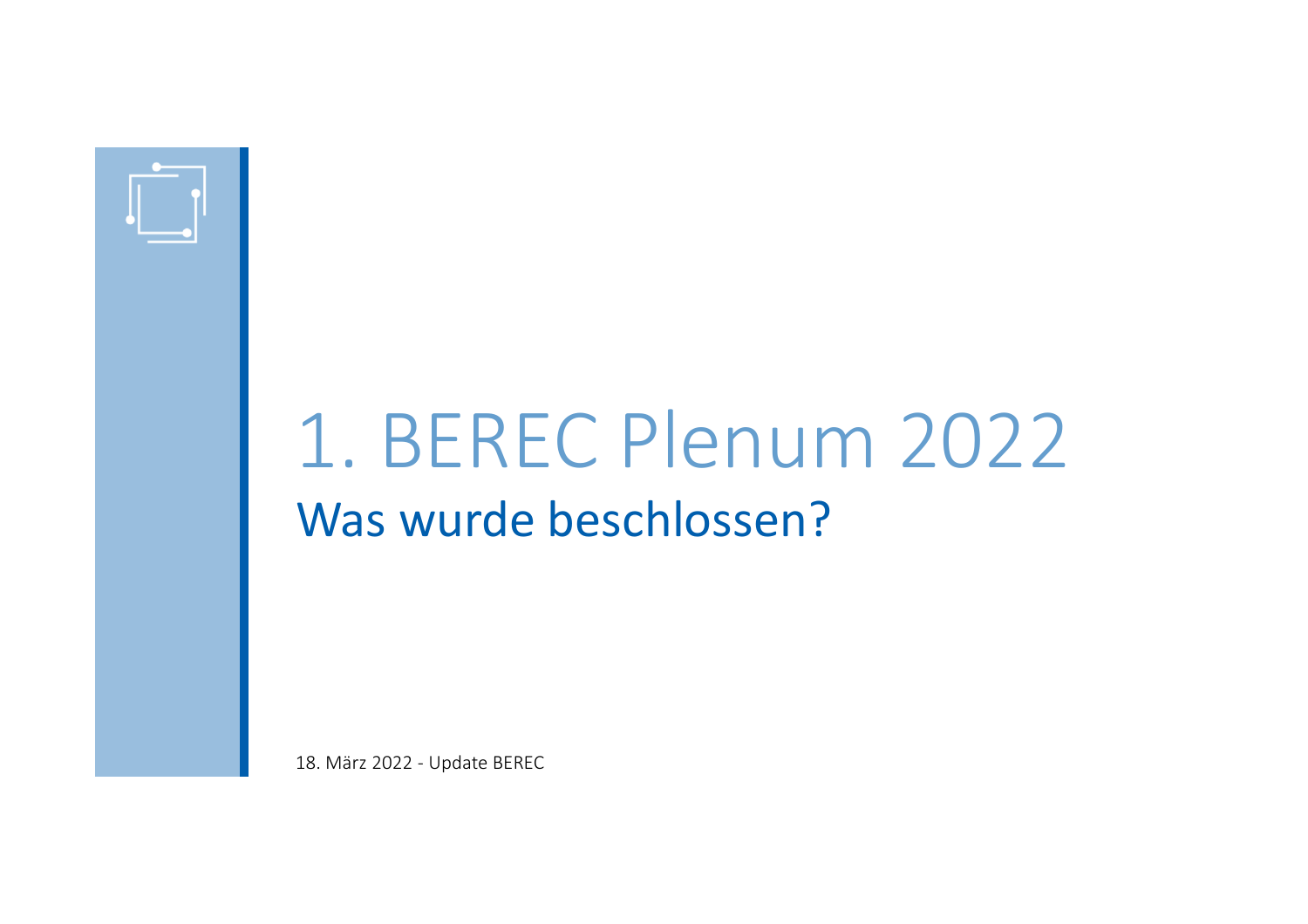

### 2 Konsultationen gestartet

| <b>WG</b>         | Project                                                                                                                                                                                                                                                       | Launch date of<br><b>PC</b> | Closing date of PC |
|-------------------|---------------------------------------------------------------------------------------------------------------------------------------------------------------------------------------------------------------------------------------------------------------|-----------------------------|--------------------|
| Open Internet WG  | Public consultation on the draft BEREC<br>Guidelines on the Implementation of the<br>Open Internet Regulation<br>Explanatory document on the Public<br>Consultation on the draft BEREC<br>Guidelines on the Implementation of<br>the Open Internet Regulation | 15 March 2022               | 14 April 2022      |
| Sustainability WG | Public consultation on the Draft BEREC<br>Report on Sustainability: Assessing<br>BEREC's contribution to limiting the<br>impact of the digital sector on the<br>environment                                                                                   | 15 March 2022               | 14 April 2022      |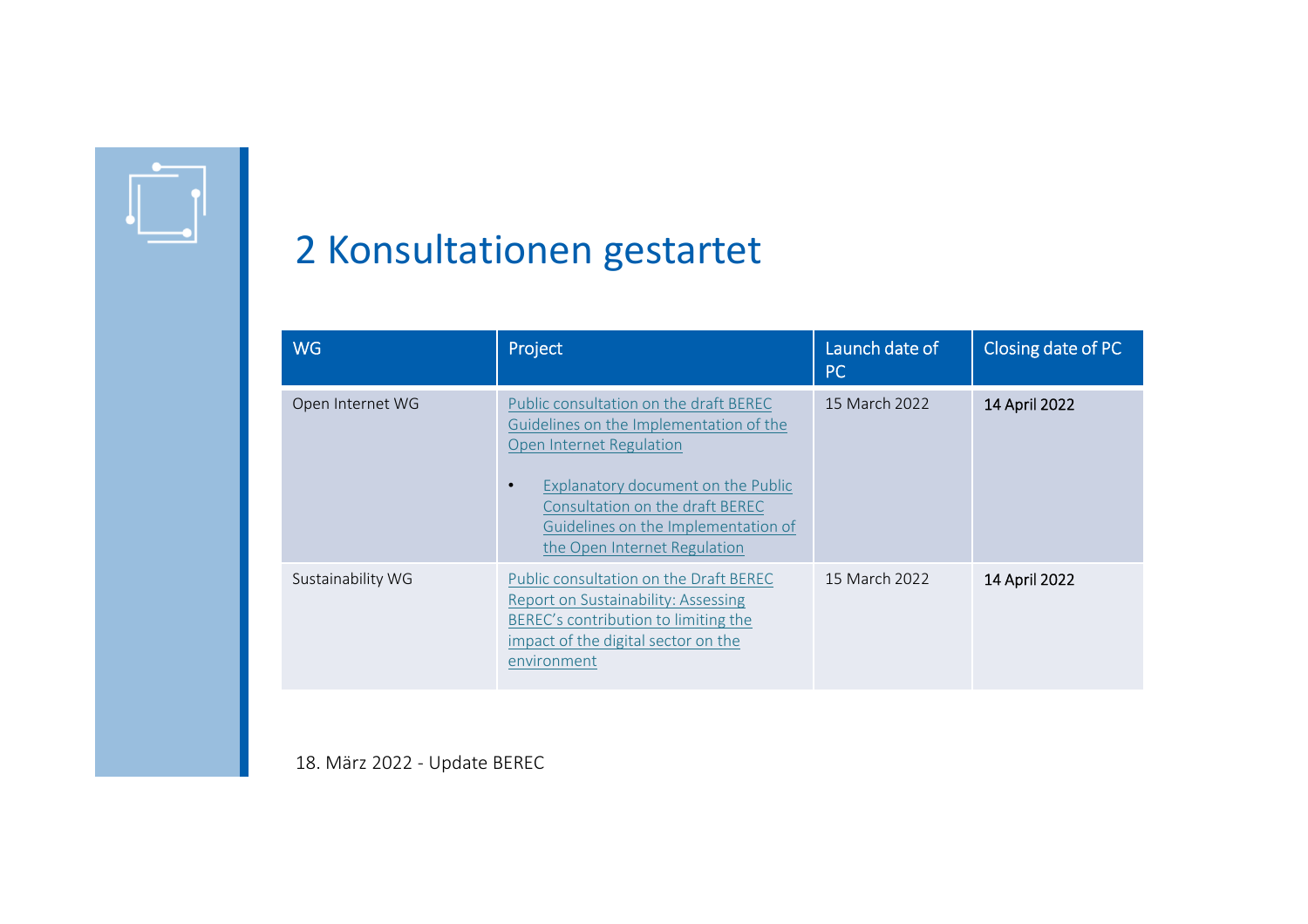

### BEREC Arbeitsprogramm 2023 – Call for input

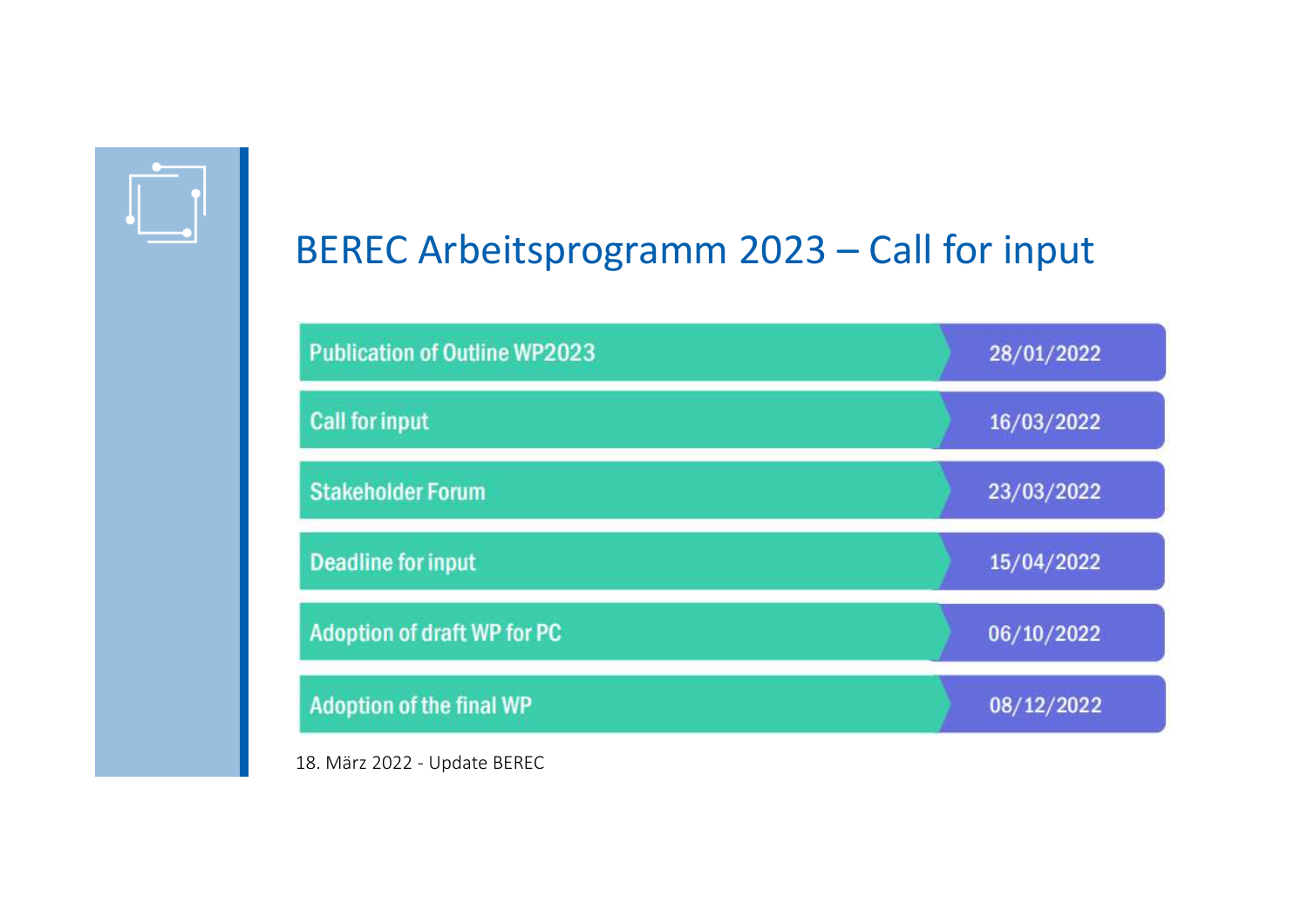

#### Weitere Berichte veröffentlicht

- International Roaming BEREC Benchmark Data Report April 2021 September 2021 and BEREC Report on Western Balkan Roaming April 2021 – September 2021
- An overview of the BEREC work on the Open Radio Access Network (RAN)
- BEREC Report on the regulatory treatment for fixed and mobile backhaul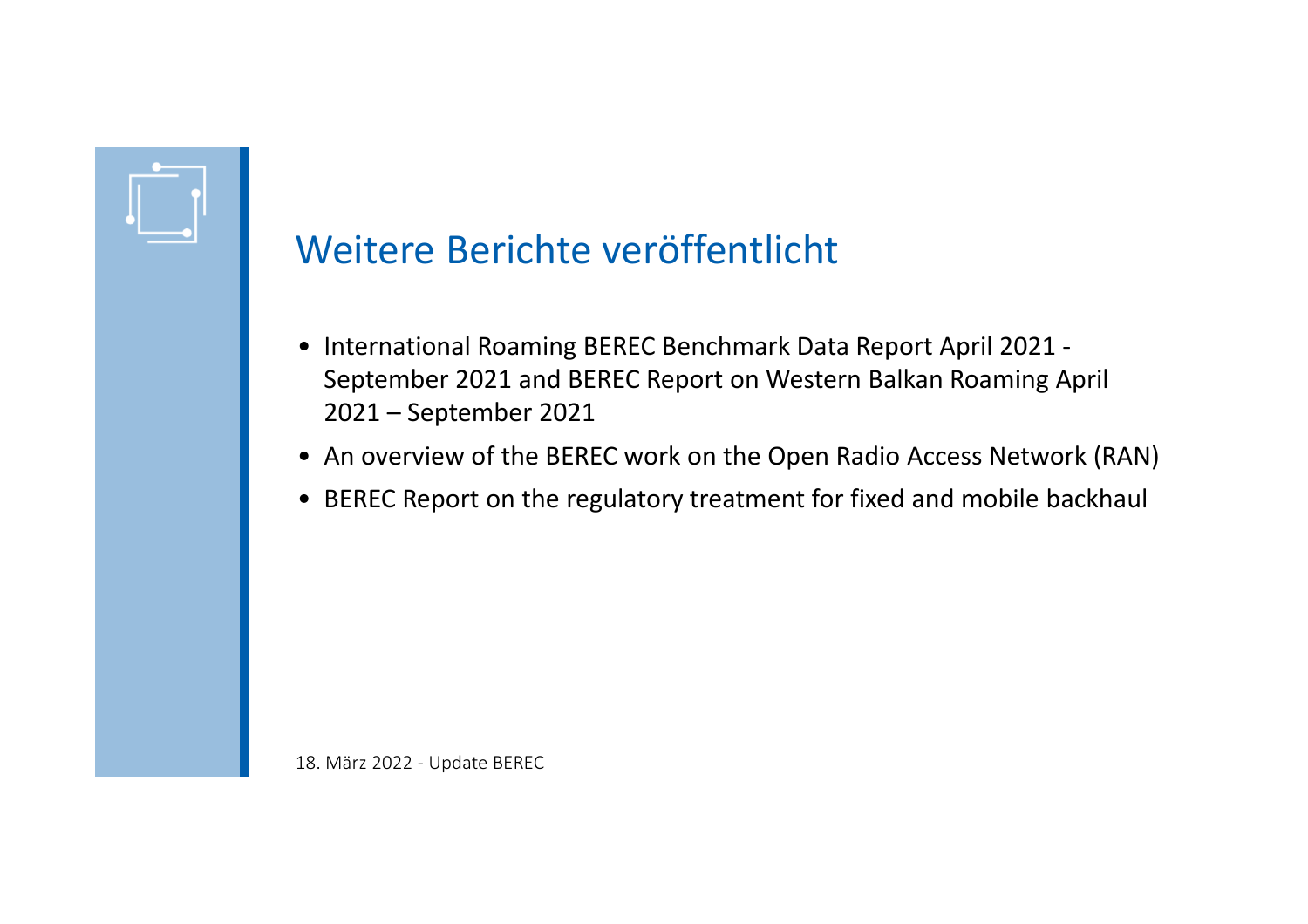

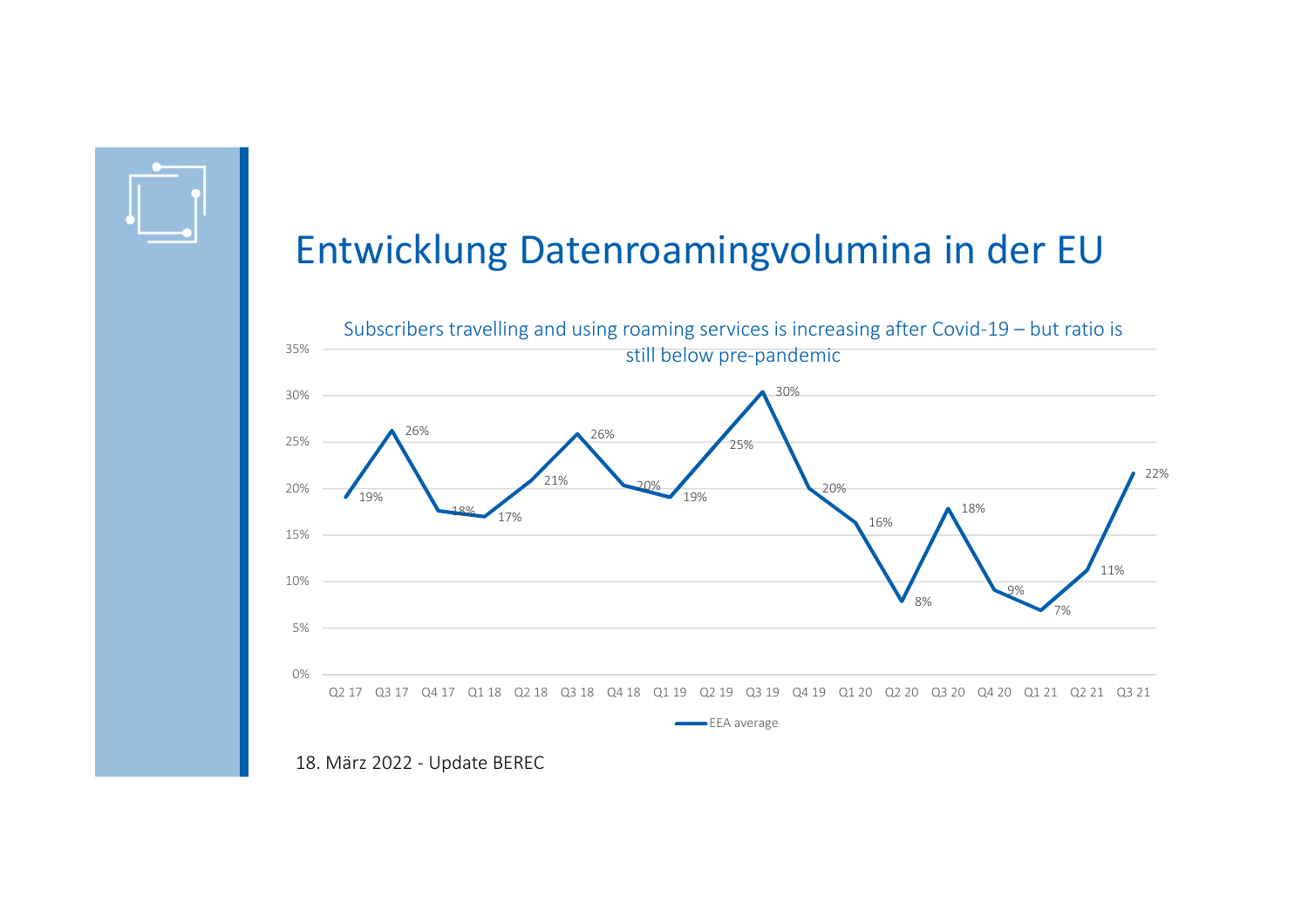

- BEREC Press Release: BEREC supports ISPs in implementing the EU sanctions to block RT and Sputnik
	- • OI Regulation is no obstacle in implementing EU sanctions to block RT and Sputnik.
	- BEREC committed to providing assistance to NRAs on technical issues
	- • BEREC's understanding: obligations to block RT and Sputnik are to be read in a broad manner and that all websites belonging to the entities are covered including the provision of access to them by ISPs.
	- • BEREC considers that all domains incl. subdomains related to the entities mentioned fall under this exception.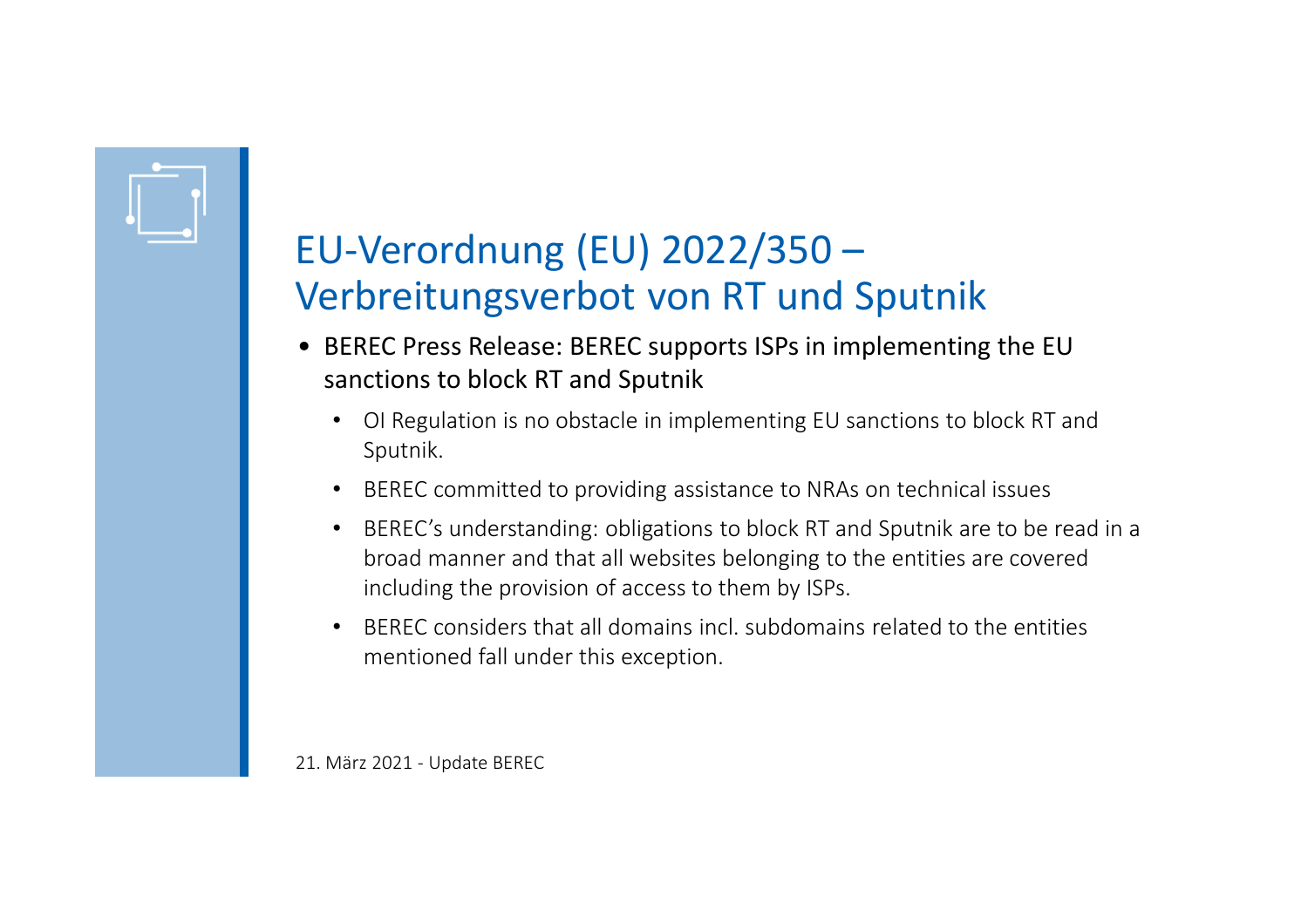

- Großteil der Betreiber führt Maßnahmen auf freiwilliger Basis ein um die Ukraine zu unterstützen
	- Gratis Auslandsgespräche in die Ukraine
	- Gratis Auslands-SMS in die Ukraine
	- Gratis SIM-Karten für Flüchtlinge
	- Gratis WIFI-Hotspots in Flüchtlingscamps
	- Teilweise keine Verrechnung auf Wholesale Ebene (Vorleistungsroaming, Terminierung), um ukrainischen Flüchtlingen kostenloses Roaming in Europa zu ermöglichen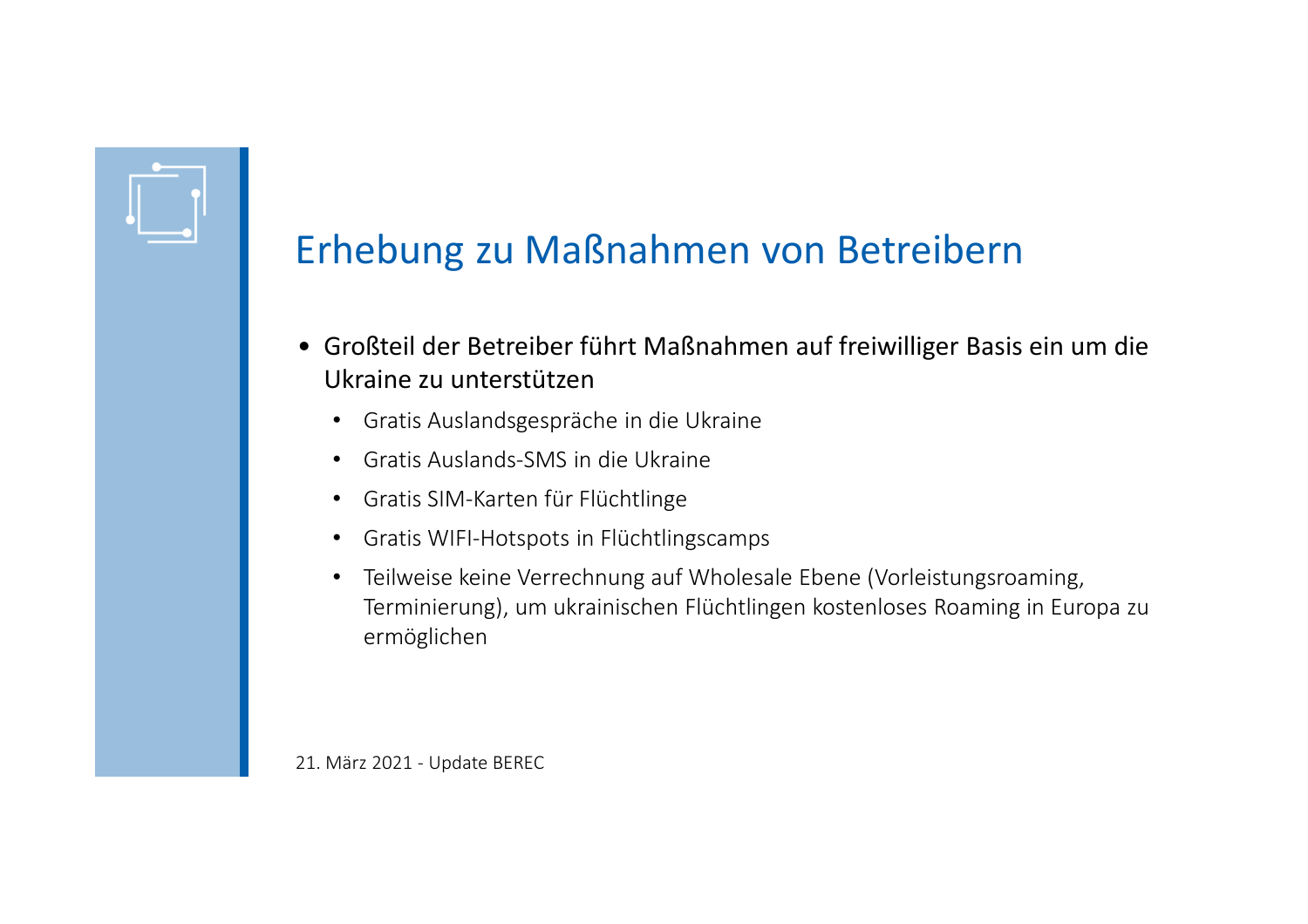

## VeranstaltungshinweisBEREC Stakeholder Forum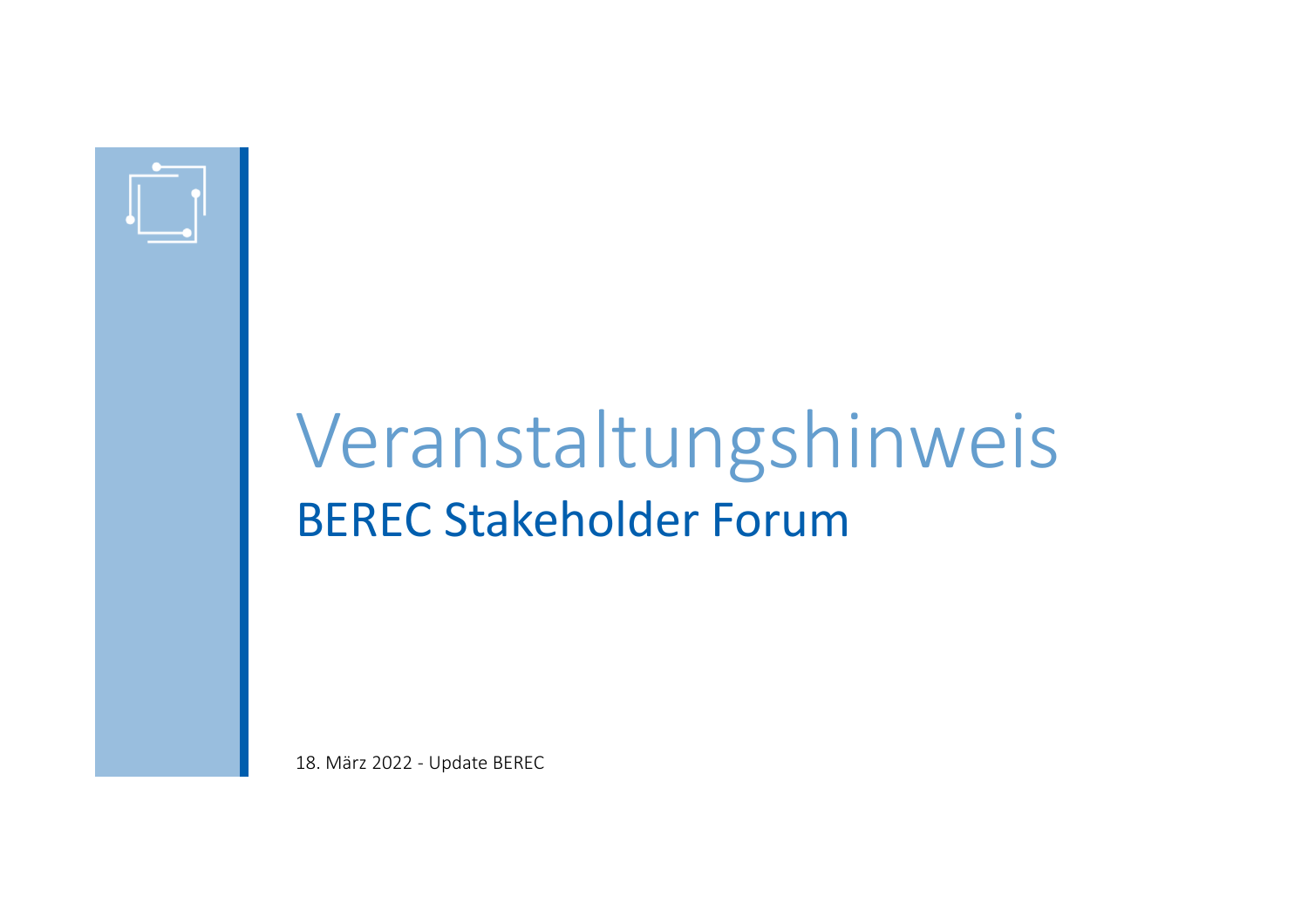

### 10th **STAKEHOLDER FORUM**

23 March 2022

Discover our forum

Register now: https://berec-stakeholder-forum.eu/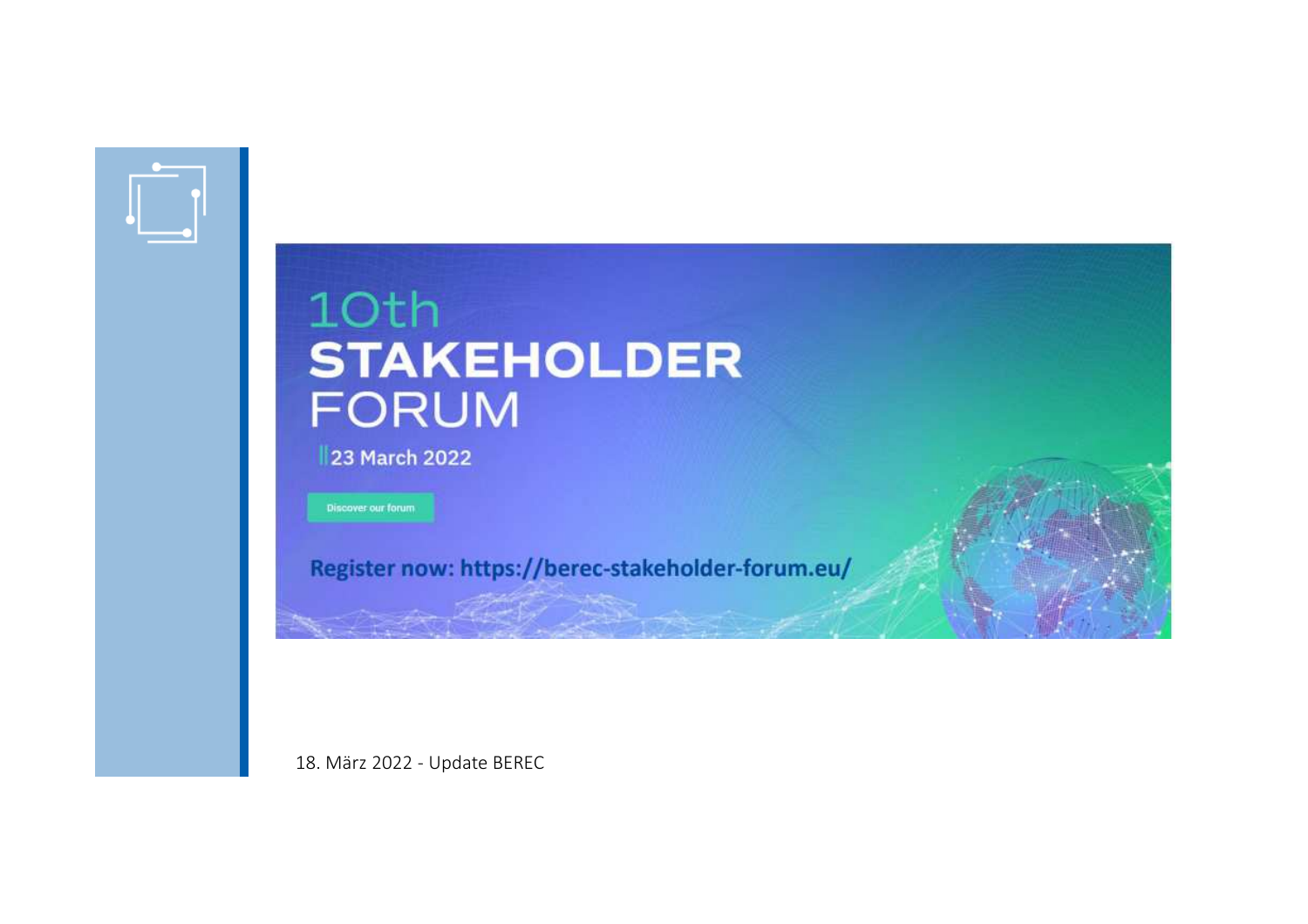

#### Agenda

09:00-12:45: Meet & Greet

14:00-14:35: Opening & Stakeholder Engagement

14:35-15:00: Presentation of Europe's Digital Decade Police Programme

15:00-16:00: Panel I - Artificial Intelligence: Recent Advances, Future Trends and Regulatory **Challenges** 

16:30-17:10: Panel II - Digital Platforms Regulation: Towards the Effective Enforcement of the Digital Markets Act

17:10 - 17:25: Presentation of BEREC's Study on Evaluation and Impact Assessment of the Effect of Electronic Communications on the Environment

17:25 - 17:30: Closing Remarks